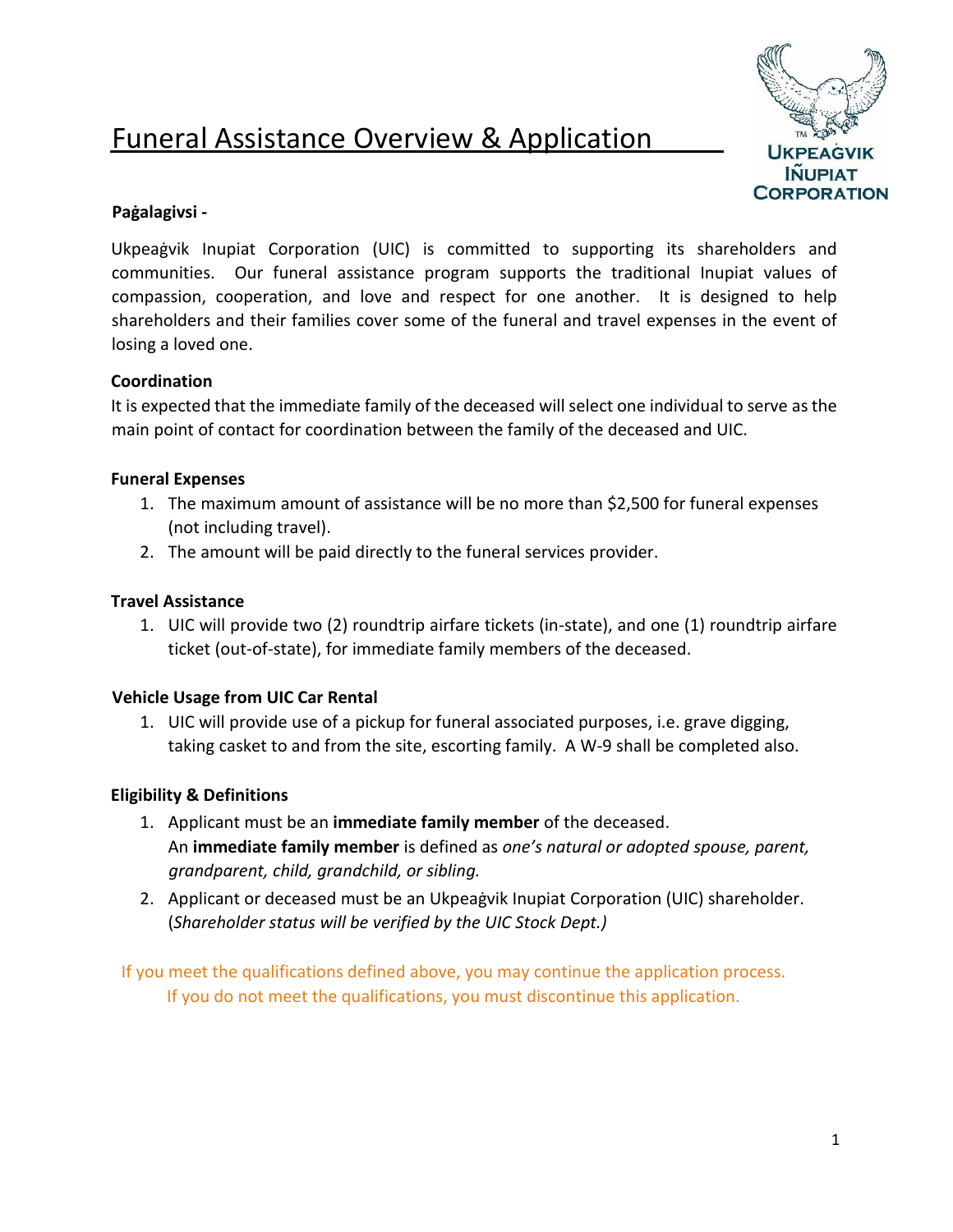#### **How to Apply**

- 1. Complete the "Funeral Assistance Application" (Pages 3-5)
- 2. Attach supporting documents.
- 3. Attach a completed and signed **[Form](https://www.irs.gov/pub/irs-pdf/fw9.pdf) [W-](https://www.irs.gov/pub/irs-pdf/fw9.pdf)**[9](https://www.irs.gov/pub/irs-pdf/fw9.pdf)
- 4. Submit the request to UIC Corporate Stock Dept. in-person, or by email or fax: **In-Person:** 1250 Agvik Street, Barrow, AK **Email:** Stock@UICAlaska.com **Fax:** (907) 852-4459

# **What to Expect**

Applications are reviewed in the order they are received. It may take up to five (5) business days to process your application, please be patient during the waiting period. When your application is approved, we will call you. We ask that you do not call to check on the status of your application.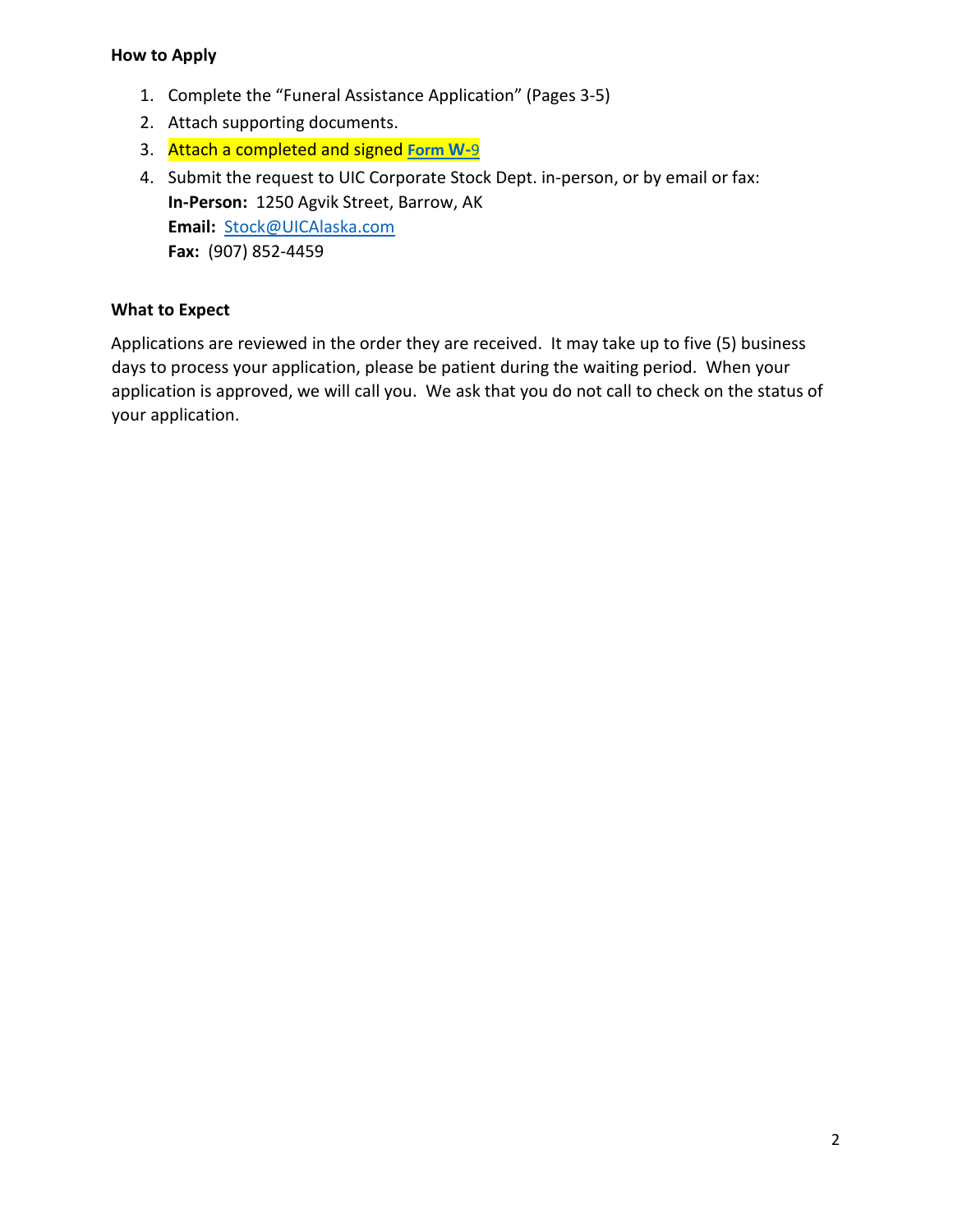#### **Please answer all of the questions, failure to do so will result in delayed processing or denial.**

| What type of assistance are you applying for? $\Box$ Funeral Expenses $\Box$ Travel Assistance |  |  |  |  |
|------------------------------------------------------------------------------------------------|--|--|--|--|
|------------------------------------------------------------------------------------------------|--|--|--|--|

*Funeral assistance covers expenses such as purchasing the casket, shipping, and other funeral home expenses.* 

*Travel assistance provides roundtrip airfare for immediate family members (as defined above).* 

\_\_\_\_\_\_\_\_\_\_\_\_\_\_\_\_\_\_\_\_\_\_\_\_\_\_\_\_\_\_\_\_\_\_\_\_\_\_\_\_\_\_\_\_\_\_\_\_\_\_\_\_\_\_\_\_\_\_\_\_\_\_\_\_\_\_\_\_\_\_\_\_\_\_\_\_\_\_

\_\_\_\_\_\_\_\_\_\_\_\_\_\_\_\_\_\_\_\_\_\_\_\_\_\_\_\_\_\_\_\_\_\_\_\_\_\_\_\_\_\_\_\_\_\_\_\_\_\_\_\_\_\_\_\_\_\_\_\_\_\_\_\_\_\_\_\_\_\_\_\_\_\_\_\_\_\_

\_\_\_\_\_\_\_\_\_\_\_\_\_\_\_\_\_\_\_\_\_\_\_\_\_\_\_\_\_\_\_\_\_\_\_\_\_\_\_\_\_\_\_\_\_\_\_\_\_\_\_\_\_\_\_\_\_\_\_\_\_\_\_\_\_\_\_\_\_\_\_\_\_\_\_\_\_\_

To be considered for funeral and/or travel assistance, please describe your needs:

#### **Designated Family Representative Information**

This person will work directly with UIC to coordinate the funeral assistance process. Please provide a good contact phone number so that we can communicate directly with you.

| <b>Full Legal Name</b>      |  |
|-----------------------------|--|
| Maiden Name                 |  |
| Relationship to Deceased    |  |
| Date of Birth               |  |
| Social Security No.         |  |
| <b>Mailing Address</b>      |  |
| <b>Physical Address</b>     |  |
| Mobile Phone #              |  |
| Other Phone #               |  |
| <b>E-Mail Address</b>       |  |
| <b>Regional Corporation</b> |  |
| <b>Village Corporation</b>  |  |
| <b>Tribal Affiliation</b>   |  |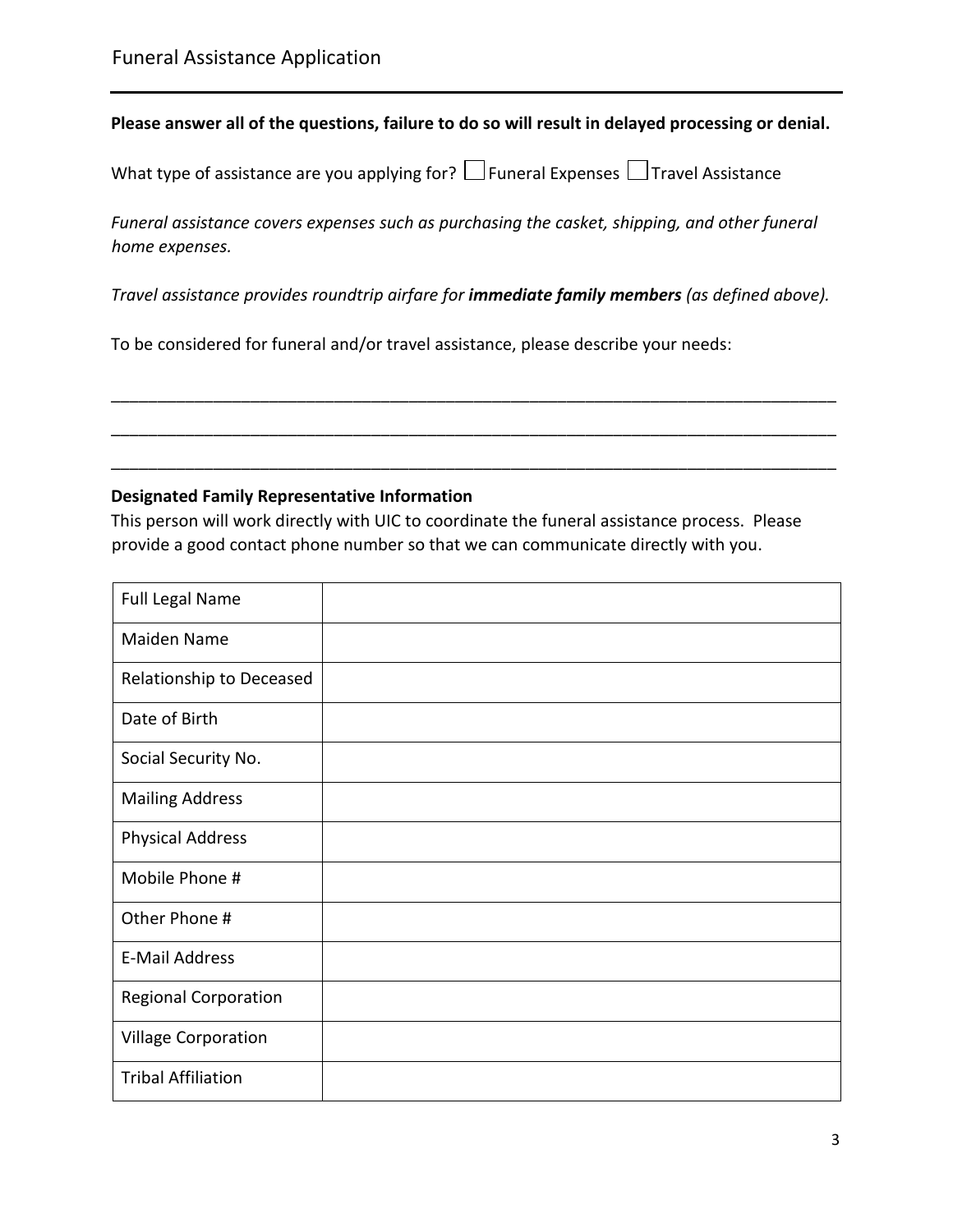## **Information of the Deceased**

| Full Legal Name             |  |
|-----------------------------|--|
| Maiden Name                 |  |
| Date of Death               |  |
| Address, City, State, Zip   |  |
| <b>Regional Corporation</b> |  |
| <b>Village Corporation</b>  |  |
| <b>Tribal Affiliation</b>   |  |

# **Funeral Services Provider Information**

| <b>Funeral Home</b>       |  |
|---------------------------|--|
| Address, City, State, Zip |  |
| <b>Contact Person</b>     |  |
| Direct Phone #            |  |
| Other Information         |  |

# **In-State Travel Assistance (Maximum 2 people)**

#### TRAVELER 1

| <b>Full Legal Name</b>             |                   |                                 |                    |              |
|------------------------------------|-------------------|---------------------------------|--------------------|--------------|
| Date of Birth                      |                   |                                 |                    |              |
| Gender                             |                   |                                 |                    |              |
| Airline Mileage No.                |                   |                                 |                    |              |
| Main Phone #                       |                   |                                 |                    |              |
| Departure City                     |                   |                                 |                    |              |
| Departure Date                     |                   |                                 |                    |              |
| <b>Return Date</b>                 |                   |                                 |                    |              |
| Main Phone #                       |                   |                                 |                    |              |
| <b>E-Mail Address</b>              |                   |                                 |                    |              |
| Relationship to Deceased: □ Spouse | $\Box$ Grandchild | $\Box$ Parent<br>$\Box$ Sibling | $\Box$ Grandparent | $\Box$ Child |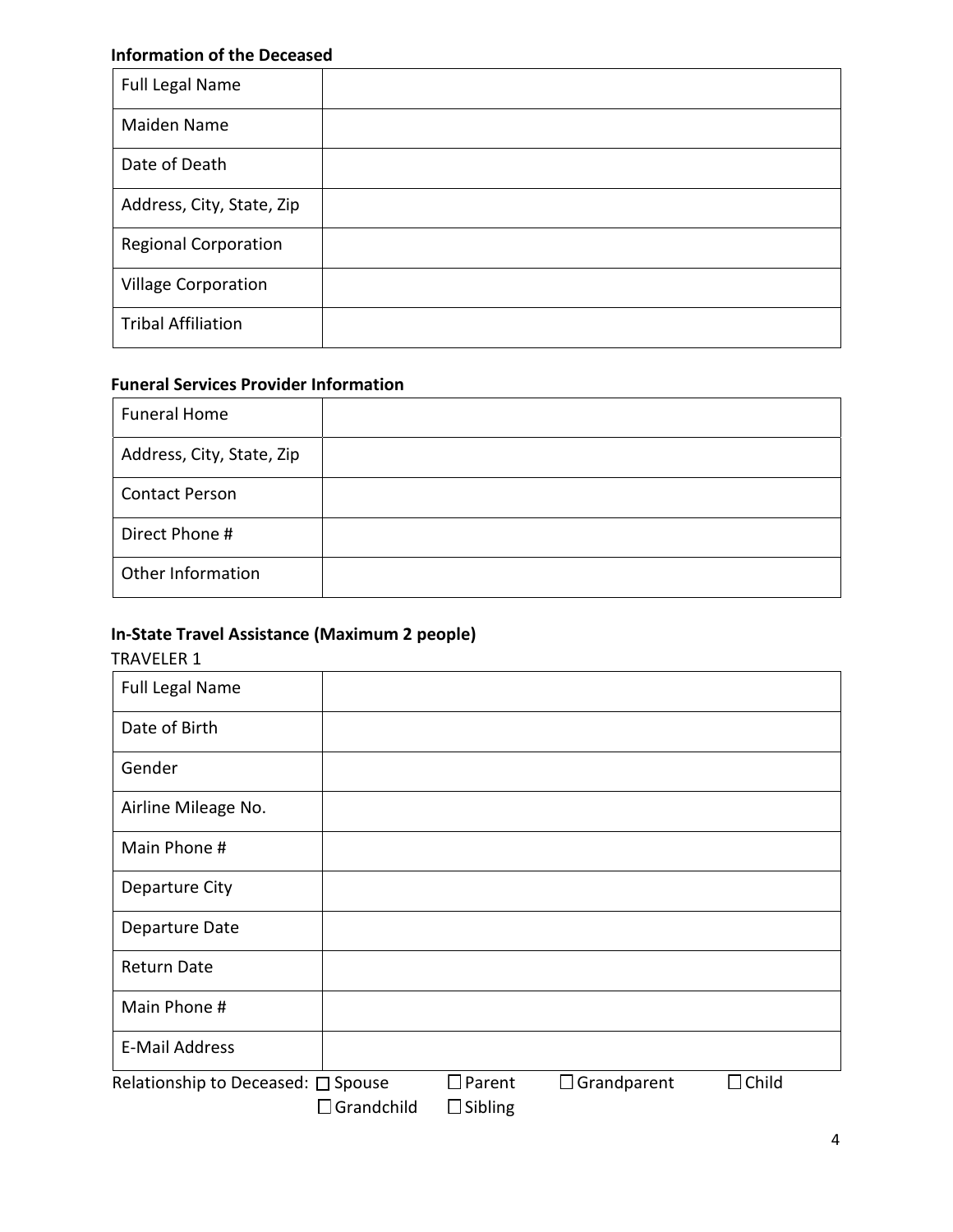#### TRAVELER 2

| <b>Full Legal Name</b>             |                   |                |                    |              |
|------------------------------------|-------------------|----------------|--------------------|--------------|
| Relationship to Deceased           |                   |                |                    |              |
| Date of Birth                      |                   |                |                    |              |
| Gender                             |                   |                |                    |              |
| Airline Mileage No.                |                   |                |                    |              |
| Main Phone #                       |                   |                |                    |              |
| Departure City                     |                   |                |                    |              |
| Departure Date                     |                   |                |                    |              |
| <b>Return Date</b>                 |                   |                |                    |              |
| Main Phone #                       |                   |                |                    |              |
| <b>E-Mail Address</b>              |                   |                |                    |              |
| Relationship to Deceased: □ Spouse |                   | $\Box$ Parent  | $\Box$ Grandparent | $\Box$ Child |
|                                    | $\Box$ Grandchild | $\Box$ Sibling |                    |              |

# **Out-of-State Travel Assistance (Maximum 1 person)**

Traveler Information

| <b>Full Legal Name</b>             |                      |                                    |                    |              |
|------------------------------------|----------------------|------------------------------------|--------------------|--------------|
| Relationship to Deceased           |                      |                                    |                    |              |
| Date of Birth                      |                      |                                    |                    |              |
| Gender                             |                      |                                    |                    |              |
| Airline Mileage No.                |                      |                                    |                    |              |
| Main Phone #                       |                      |                                    |                    |              |
| Departure City                     |                      |                                    |                    |              |
| Departure Date                     |                      |                                    |                    |              |
| <b>Return Date</b>                 |                      |                                    |                    |              |
| Main Phone #                       |                      |                                    |                    |              |
| <b>E-Mail Address</b>              |                      |                                    |                    |              |
| Relationship to Deceased: □ Spouse | $\square$ Grandchild | $\square$ Parent<br>$\Box$ Sibling | $\Box$ Grandparent | $\Box$ Child |